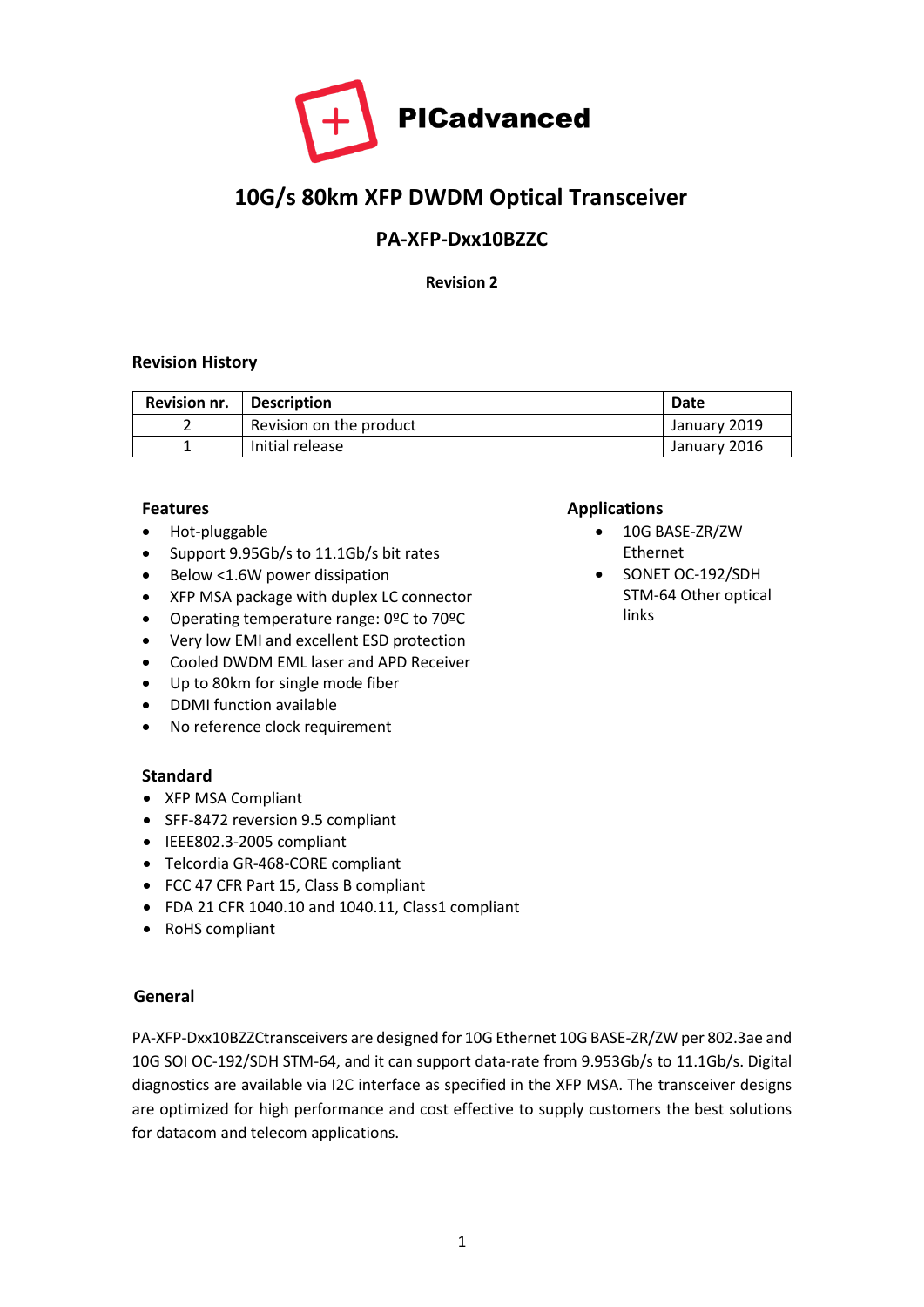# **Functional Diagram**



#### **Absolute Maximum Ratings**

| Parameter                  | Symbol | Min.   | Max. | Unit    |
|----------------------------|--------|--------|------|---------|
| Supply Voltage             | Vcc    | $-0.5$ | 4    |         |
| <b>Storage Temperature</b> | Tst    | $-40$  | +85  | $\circ$ |
| <b>Relative Humidity</b>   | RH     |        | 80   | %       |
|                            |        |        |      |         |

#### **Recommended Operating Conditions**

| <b>Parameter</b>                  | Symbol    | Min. | Тур. | Max.    | Unit                     |      |
|-----------------------------------|-----------|------|------|---------|--------------------------|------|
| <b>Operating Case Temperature</b> | TC        |      |      | 70      | $\circ$                  |      |
| Power Supply Voltage              |           | Vcc  | 3.13 | 3.3     | 3.47                     |      |
| Data Rate                         | Ethernet  |      |      | 10.3125 |                          |      |
|                                   | SDH/Sonet | DR   |      | 9.953   | $\overline{\phantom{0}}$ | Gbps |
| <b>Supply Current</b>             |           | lcc  |      |         | 460                      | mA   |

#### **Electrical Characteristics**

| <b>Parameter</b>                       | Symbol     | Min. | Typ. | Max.      | Unit | <b>Note</b>   |
|----------------------------------------|------------|------|------|-----------|------|---------------|
| Transmitter differential input voltage |            | 120  |      | 820       | mVpp |               |
| Receiver differential output voltage   |            | 340  | 650  | 800       | mVpp | 3             |
|                                        | VIH        | 2.0  |      | $Vcc+0.3$ | v    |               |
| Tx Disable input                       | VIL        | 0    |      | 0.8       | v    |               |
|                                        | <b>VOH</b> | 2.0  |      | $Vcc+0.3$ | v    |               |
| Tx Fault output                        | <b>VOL</b> | 0    |      | 0.8       | ٧    | $\mathcal{P}$ |
|                                        | <b>VOH</b> | 2.0  |      | $Vcc+0.3$ | v    |               |
| Rx Loss of Signal (LOS)                | <b>VOL</b> | 0    |      | 0.8       | v    | 2             |
| Input Diff. Impedance                  | Zin        |      | 100  |           | Ω    |               |

1. TD+/- are internally AC coupled with 100Ω differential termination inside the module.

2. Tx Fault and Rx LOS are open collector outputs, which should be pulled up with 4.7k to 10kΩ resistors on the host board. Pull up voltage between 2.0V and Vcc+0.3V.

3. RD+/- outputs are internally AC coupled, and should be terminated with 100Ω (differential) at the user SERDES.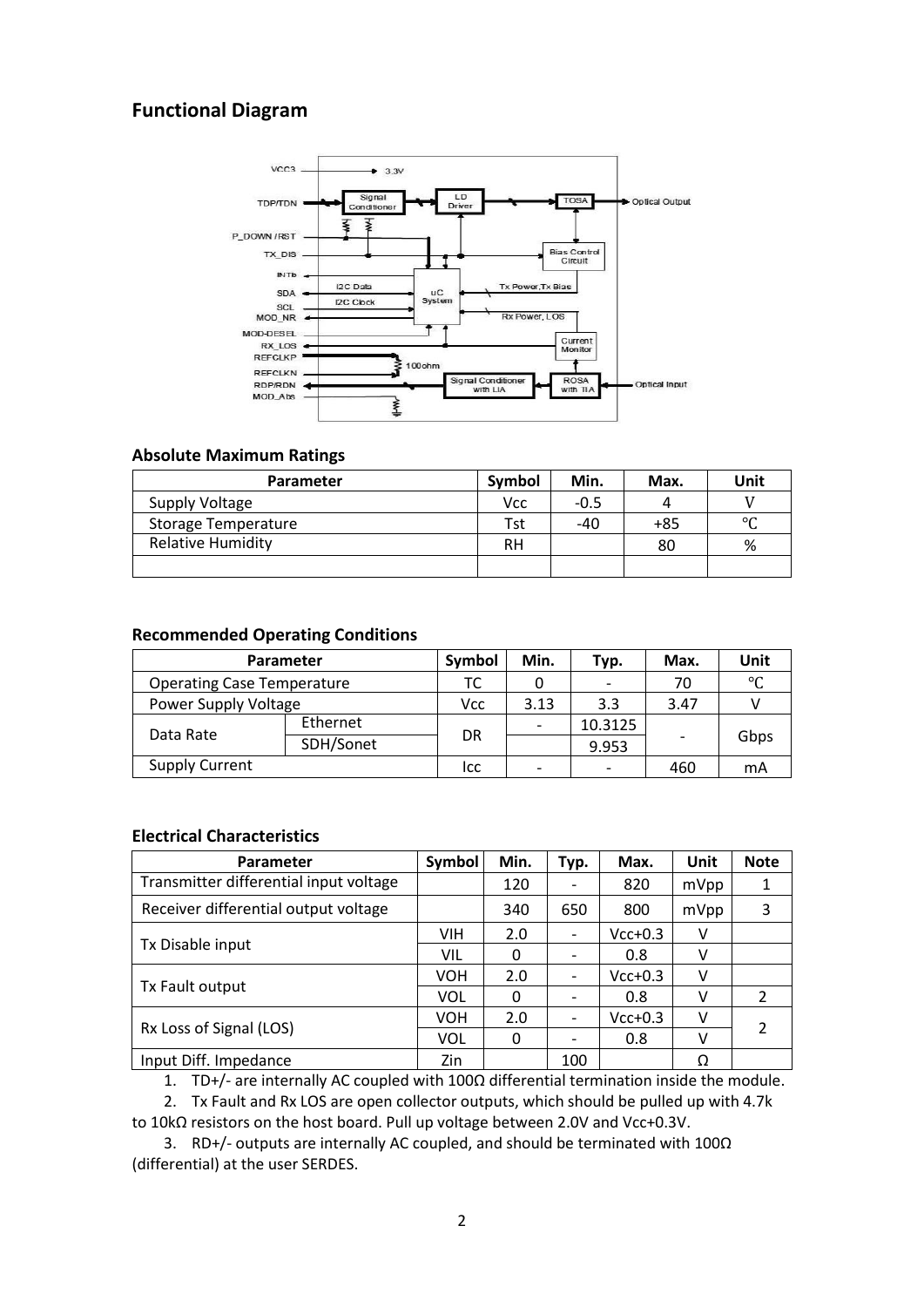#### **Optical Transmitter Characteristics**

| <b>Parameter</b>                    | Symbol                       | Min.           | Typ. | Max.          | Unit | <b>Note</b>    |
|-------------------------------------|------------------------------|----------------|------|---------------|------|----------------|
| <b>Optical Power</b>                | Pout                         | 0              |      | $+5$          | dBm  | 1              |
| <b>Operating Wavelength Range</b>   | λc                           | $\lambda$ c-1  |      | $\lambda$ c+1 | nm   |                |
| <b>Operating Wavelength Spacing</b> |                              |                | 100  |               | GHz  |                |
| Spectral Width                      | Δλ                           |                |      |               | nm   |                |
| Side Mode Suppression Ratio         | <b>SMSR</b>                  | 30             |      |               | dB   |                |
| <b>Extinction Ratio</b>             | ER                           | 6              |      |               | dB   | 1              |
| Rise/fall time (20%-80%)            | Tr/Tf                        |                |      | 50            | ps   | $\overline{2}$ |
| <b>Optical Modulation Amplitude</b> | OMA                          | $\mathfrak{p}$ |      |               | dBm  |                |
| Dispersion penalty                  |                              |                |      | 3             | dB   |                |
| <b>Output Eye Diagram</b>           | Complies with IEEE802.3-2005 |                |      |               |      |                |

#### **Optical Receiver Characteristics**

| <b>Parameter</b>            | Symbol                | Min.  | Typ.  | Max. | Unit  | <b>Note</b>     |  |
|-----------------------------|-----------------------|-------|-------|------|-------|-----------------|--|
| <b>Receiver Sensitivity</b> |                       | Psen  |       |      | $-23$ | dBm             |  |
| <b>Operating Wavelength</b> |                       |       | 1480  |      | 1580  | nm              |  |
| Minimum Overload            |                       | Pimax | -7    |      |       | dB <sub>m</sub> |  |
| LOS                         | Optical De-assert     | Pd    |       |      | $-24$ | dBm             |  |
|                             | <b>Optical Assert</b> | Pa    | $-37$ |      |       |                 |  |
| LOS hysteresis              |                       | Pd-Pa | 0.5   |      |       | dB              |  |

- 1. Measured at 10.3125b/s with PRBS  $2^{31} 1$  NRZ test pattern.
- 2. 20%~80%
- 3. Under the ER worst case, measured at 10.3125 Gb/s with PRBS 231 1 NRZ test pattern for BER <1x10-12

#### **Digital Diagnostic Monitor Accuracy**

The XFP modules implement the 2-wire serial communication protocol as defined in the XFP MSA. The serial ID information of the XFP modules and Digital Diagnostic Monitor parameters can be accessed through the I2C interface at address A0h and A2h. The memory is mapped in Table 1. Detailed ID information(A0h) is listed in Table 2. And the DDM specification(A2h) is described in Table 3. For more details of the memory map and byte definitions, please refer to the SFF-8472 (Rev 9.3, Aug. 2002), "Digital Diagnostic Monitoring Interface for Optical Transceivers". The DDM parameters have been internally calibrated.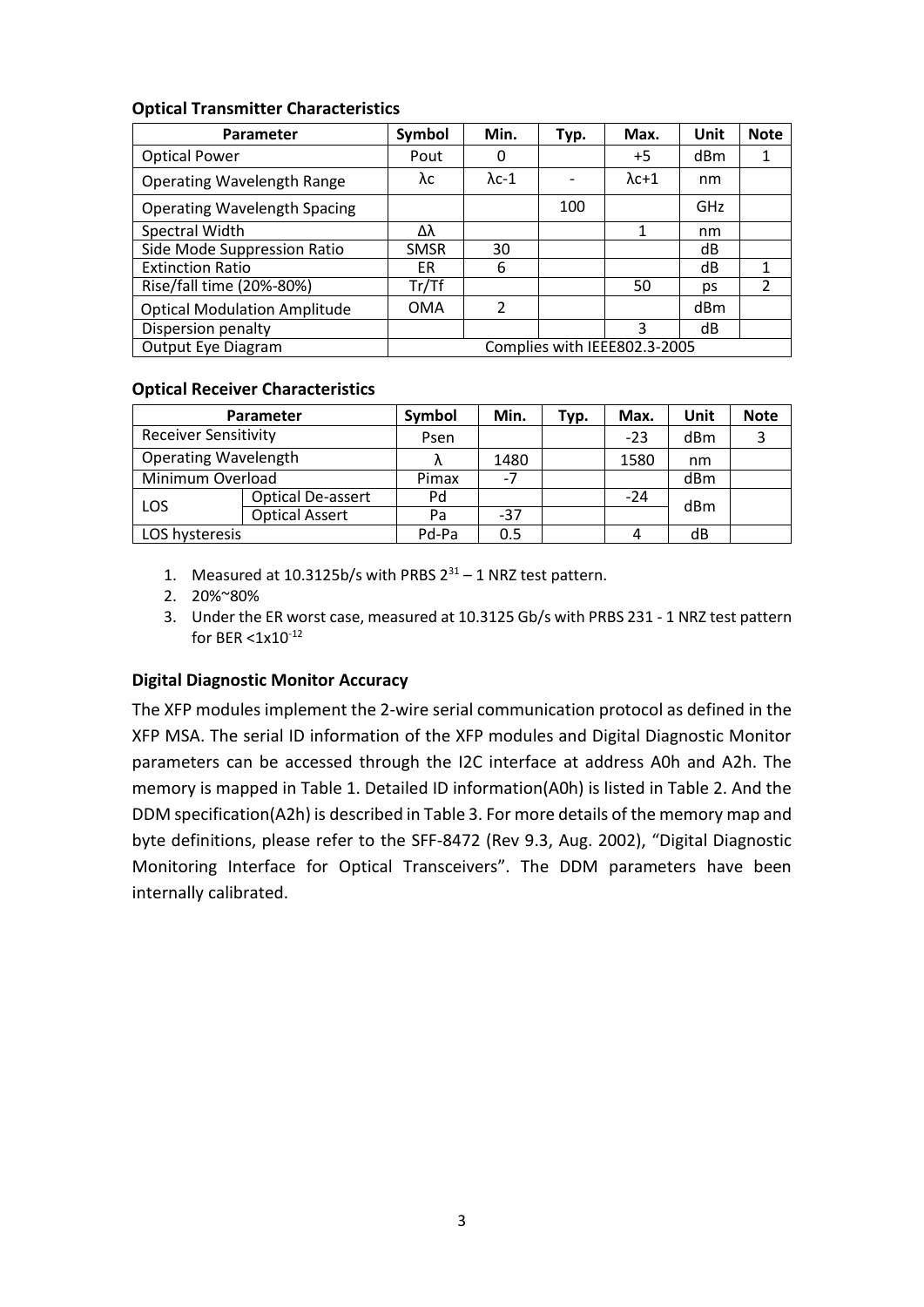

*Figure 1. Digital Diagnostic memory map*



#### **PIN Description**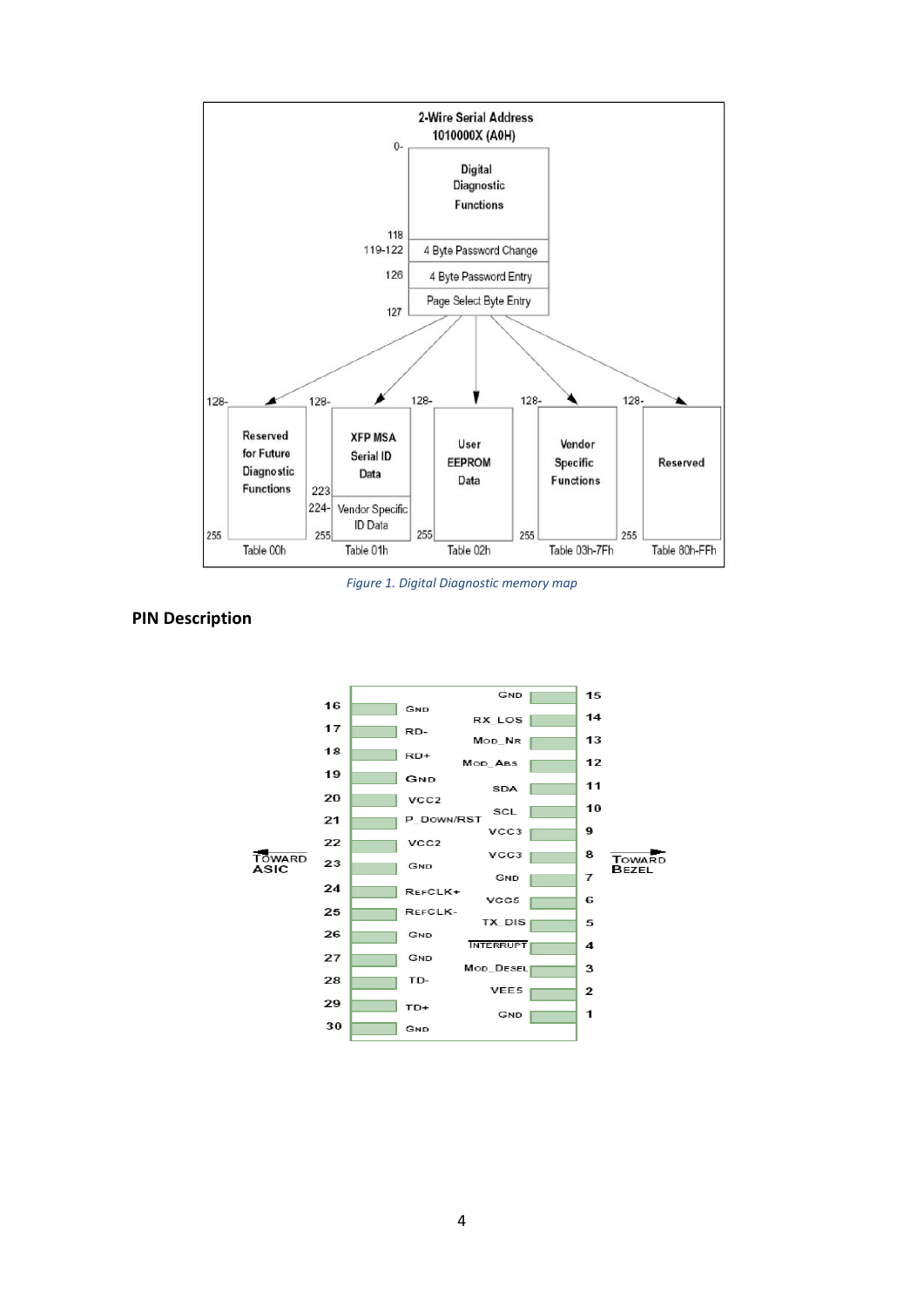| Pin#           | <b>Name</b> | <b>Function</b>  | Name/Description                                           | <b>Notes</b>   |
|----------------|-------------|------------------|------------------------------------------------------------|----------------|
| 1              |             | <b>GND</b>       | Module Ground                                              | $\mathbf{1}$   |
| $\overline{2}$ |             | VEE5             | Optional -5.2V Power Supply (Not required)                 |                |
| 3              | LVTTL-I     | MOD_DES          | Module De-select; When held low allows the module to       |                |
|                |             | EL               | respond to 2-wire serial interface                         |                |
| 4              | LVTTL-O     | <b>INTb</b>      | Interrupt; Indicates presence of an important condition    | 2              |
|                |             |                  | which can be read via the 2-wire serial interface          |                |
| 5              | LVTTL-I     | TX DIS           | Transmitter Disable; Turns off transmitter laser output    |                |
| 6              |             | VCC5             | +5V Power Supply (Not required)                            |                |
| $\overline{7}$ |             | <b>GND</b>       | Module Ground                                              | $\mathbf{1}$   |
| 8              |             | VCC3             | +3.3V Power Supply                                         |                |
| 9              |             | VCC3             | +3.3V Power Supply                                         |                |
| 10             | LVTTL-I/O   | SCL              | 2-Wire Serial Interface Clock                              | $\overline{2}$ |
| 11             | LVTTL-I/O   | <b>SDA</b>       | 2-Wire Serial Interface Data Line                          | $\overline{2}$ |
| 12             | LVTTL-O     | MOD Abs          | Indicates Module is not present. Grounded in the<br>Module | $\overline{2}$ |
| 13             | LVTTL-O     | MOD_NR           | Module Not Ready; Indicating Module Operational<br>Fault   | 2              |
| 14             | LVTTL-O     | RX LOS           | Receiver Loss of Signal Indicator                          | $\overline{2}$ |
| 15             |             | <b>GND</b>       | Module Ground                                              | $\mathbf{1}$   |
| 16             |             | <b>GND</b>       | Module Ground                                              | $\mathbf{1}$   |
| 17             | CML-O       | <b>RDN</b>       | Receiver Inverted Data Output                              |                |
| 18             | CML-O       | <b>RDP</b>       | Receiver Non-Inverted Data Output                          |                |
| 19             |             | <b>GND</b>       | Module Ground                                              | $\mathbf{1}$   |
| 20             |             | VCC <sub>2</sub> | +1.8V Power Supply (Not required).                         | 3              |
| 21             | LVTTL-I     | P_DOWN/          | Power down; When high, requires the module to limit        |                |
|                |             | <b>RST</b>       | power consumption to 1.5W or below. 2-Wire serial          |                |
|                |             |                  | interface must be functional in the low power mode.        |                |
| 21             | LVTTL-I     | P_DOWN/          | Reset; The falling edge initiates a complete reset of the  |                |
|                |             | <b>RST</b>       | module including the2-wire serial interface, equivalent    |                |
|                |             |                  | to a power cycle.                                          |                |
| 22             |             | VCC <sub>2</sub> | +1.8V Power Supply (Not required)                          | 3              |
| 23             |             | <b>GND</b>       | Module Ground                                              | $\mathbf{1}$   |
| 24             | PECL-I      | <b>REFCLKP</b>   | Not used, internally terminated to 50ohm (100ohm diff)     | 4              |
| 25             | PECL-I      | <b>REFCLKN</b>   | Not used, internally terminated to 50ohm (100ohm diff)     | 4              |
| 26             |             | <b>GND</b>       | Module Ground                                              | $\mathbf{1}$   |
| 27             |             | <b>GND</b>       | Module Ground                                              | $\mathbf{1}$   |
| 28             | CML-I       | <b>TDN</b>       | Transmitter Inverted Data Input                            |                |
| 29             | CML-I       | <b>TDP</b>       | Transmitter Non-Inverted Data Input                        |                |
| 30             |             | GND              | Module Ground                                              | $\mathbf{1}$   |
|                |             |                  |                                                            |                |

**Notes:**

<sup>1.</sup> Module ground pins GND are isolated from the module case and chassis ground within the module.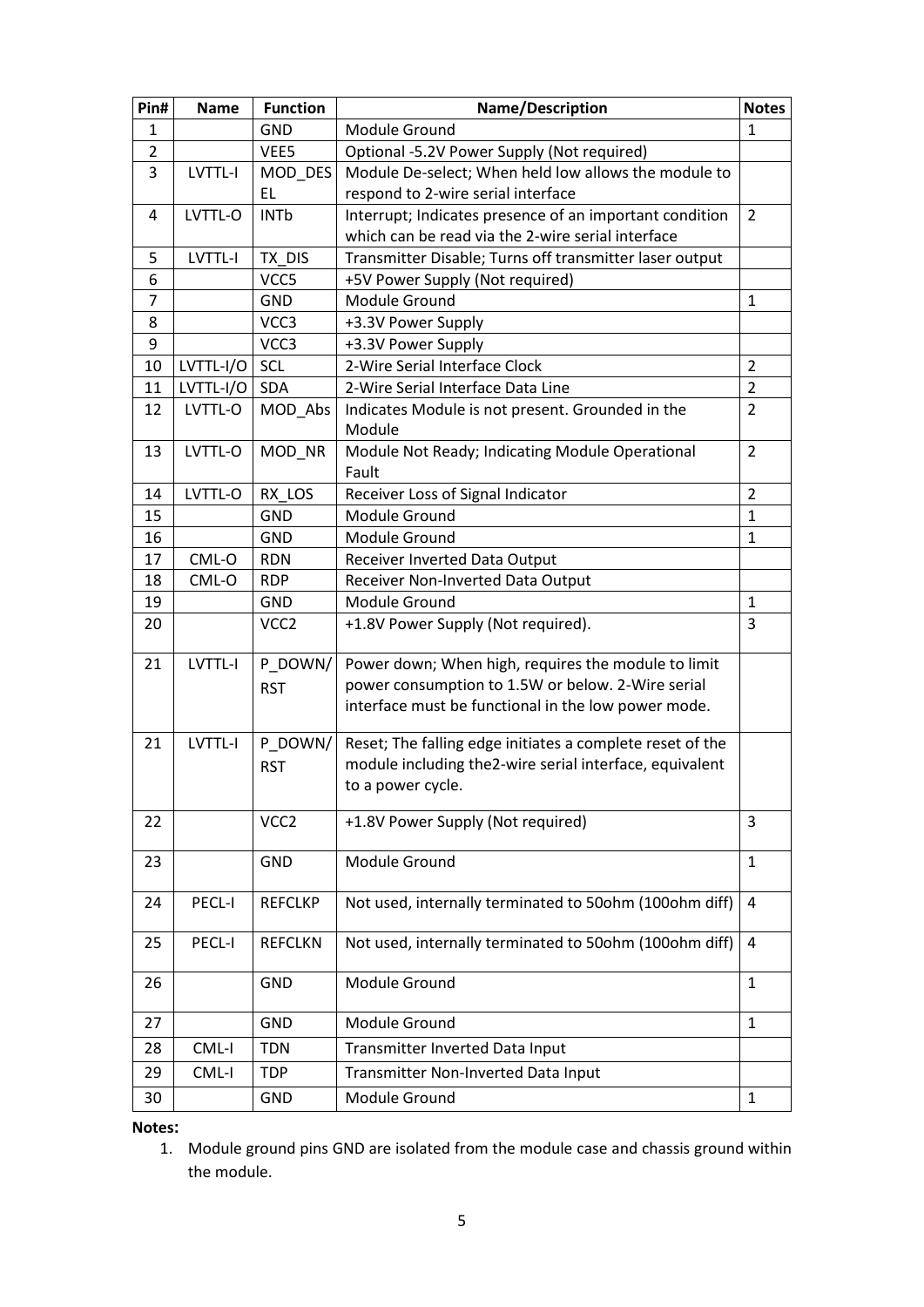- 2. Open collector; Shall be pulled up with 4.7K-10Kohms to a voltage between 3.15V and 3.6V on the host board.
- 3. The pins are open within module.
- 4. Reference Clock is not required.

#### **Typical application circuit**



# **Package Outline**